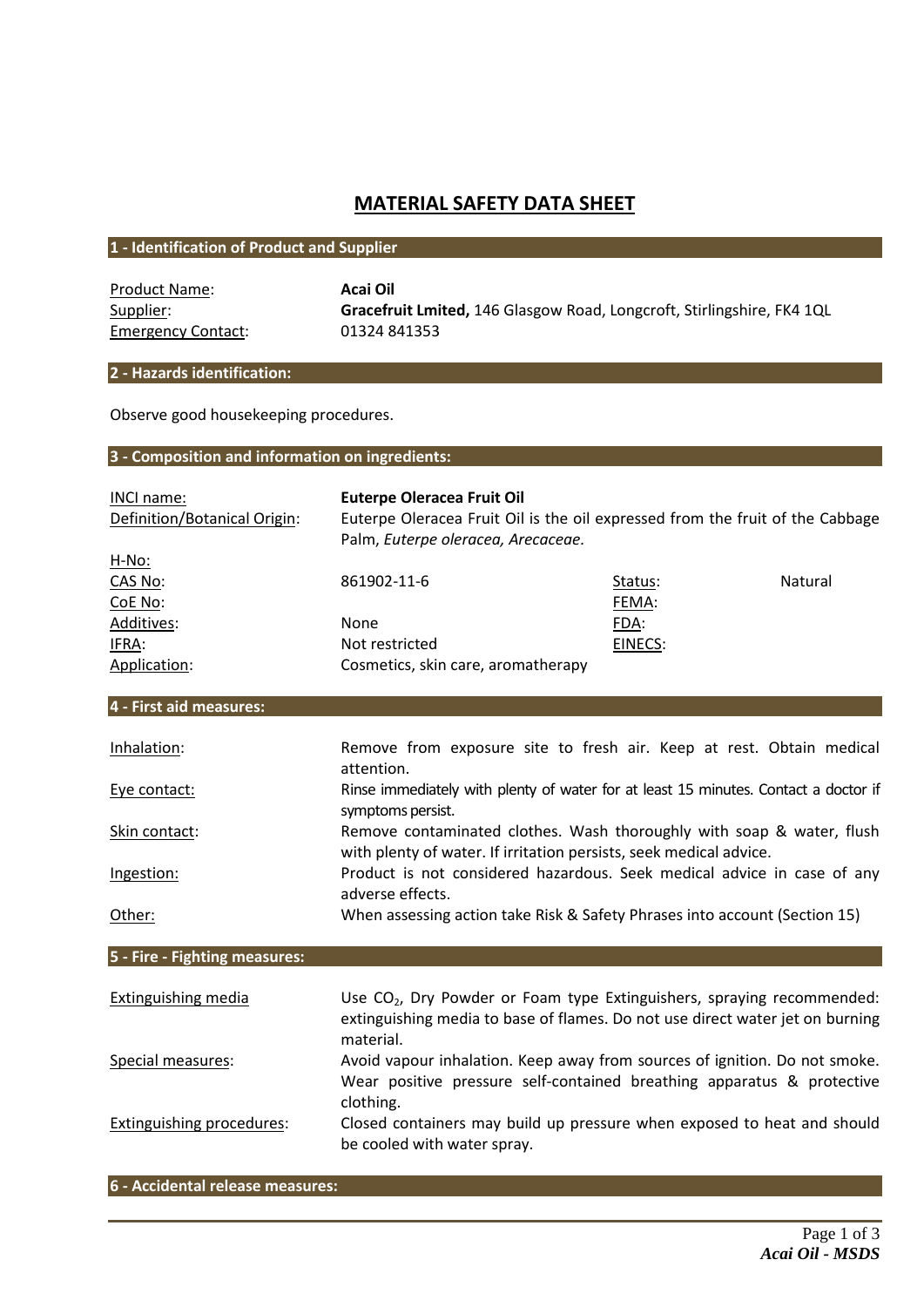| Personal precautions:                                                          | Avoid inhalation & direct contact with skin & eyes. Use individual protective<br>equipment (safety glasses, waterproof-boots, suitable protective clothing) in<br>case of major spillages.<br>Keep away from drains, soils, surface & ground waters.<br>Remove all potential ignition sources. Contain spilled material.<br>With an inert or non-combustible inorganic absorbent material, sweep up<br>and remove to an approved disposal container. Observe state, federal & local<br>disposal regulations. |  |
|--------------------------------------------------------------------------------|--------------------------------------------------------------------------------------------------------------------------------------------------------------------------------------------------------------------------------------------------------------------------------------------------------------------------------------------------------------------------------------------------------------------------------------------------------------------------------------------------------------|--|
| <b>Environment precautions:</b><br>Cleaning up methods<br>Cover for spillages: |                                                                                                                                                                                                                                                                                                                                                                                                                                                                                                              |  |
| 7 - Handling and storage:                                                      |                                                                                                                                                                                                                                                                                                                                                                                                                                                                                                              |  |
| Precautions in handling:                                                       | Apply good manufacturing practice & industrial hygiene practices, ensuring<br>proper ventilation. Observe good personal hygiene, and do not eat, drink or<br>smoke whilst handling.                                                                                                                                                                                                                                                                                                                          |  |
| <b>Storage conditions:</b>                                                     | Store in tightly closed original container, in a cool, dry & ventilated area away<br>from heat sources & protected from light. Keep air contact to a minimum.                                                                                                                                                                                                                                                                                                                                                |  |
| Fire protection:                                                               | Keep away from ignition sources & naked flames. Take precautions to avoid<br>static discharges in working area.                                                                                                                                                                                                                                                                                                                                                                                              |  |

### **8 - Exposure controls and personal protection:**

| Respiratory protection: | Avoid breathing product vapour, wear self-contained breathing apparatus. |
|-------------------------|--------------------------------------------------------------------------|
|                         | Apply local ventilation where possible.                                  |
| Ventilation:            | Ensure good ventilation of working area.                                 |
| Hand protection:        | Avoid all skin contact. Use chemically resistant gloves if required.     |
| Eye protection:         | Use safety glasses.                                                      |
| Work/Hygiene practices: | Wash hands with soap & water after handling.                             |

## **9 - Physical data and chemical properties:**

| Colour:                  | Greenish to dark green |
|--------------------------|------------------------|
| Appearance:              | Viscous liquid         |
| Odour:                   | Characteristic         |
| Flash Point (°C):        | >100                   |
| Specific Gravity @ 20°C: | 0.910-0.940            |
| Refractive Index @ 20°C: | $1.455 - 1.475$        |
| Moisture (%):            | $0.1$ max              |
| Solubility in water:     | Insoluble              |

## **10 - Stability and Reactivity:**

Reactivity: It presents no significant reactivity hazards, by itself or in contact with water. Avoid contact with strong acids, alkali or oxidising agents. Decomposition: None (thermal decomposition products are H2O and CO2).

# **11 - Toxicological information:**

No known data

| 12 - Ecological information: |                                                                |  |  |
|------------------------------|----------------------------------------------------------------|--|--|
| Biodegradability:            | Product is expected to be biodegradable                        |  |  |
| Precautions:                 | Prevent surface contamination of soil, ground & surface water. |  |  |

# **13 - Disposal considerations:**